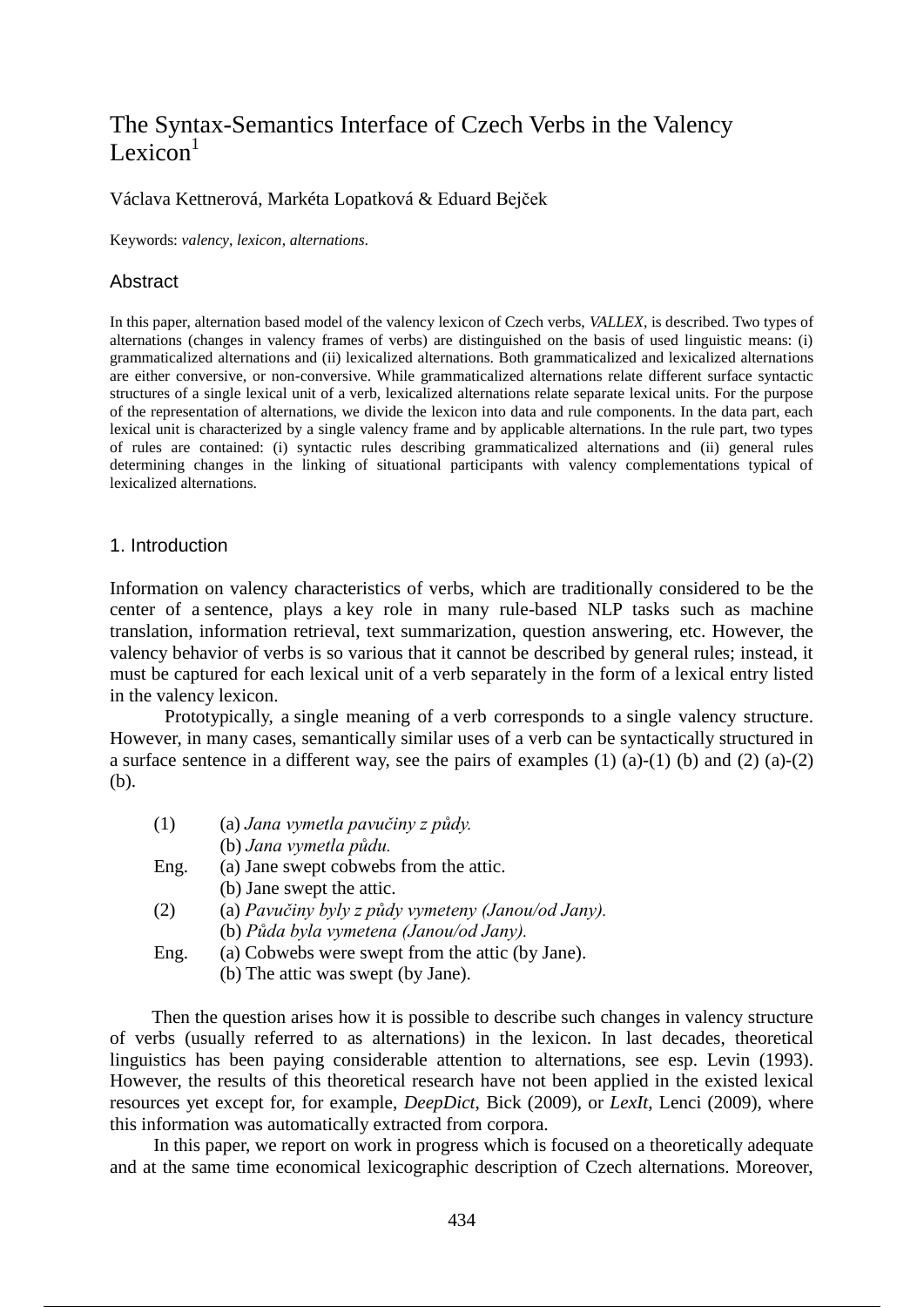we attempt to propose such representation of alternations which can be applied in automated language processing. Our proposal is primarily formulated for the purpose of the description of valency in the valency lexicon of Czech verbs, *VALLEX 2.5*, see Lopatková et al. (2008); however, this phenomenon is to be solved in any valency lexicon. *VALLEX* provides information on the valency structure of verbs in their particular senses: on the number of valency complementations, on their type labeled by functors, and on their morphemic forms, see Žabokrtský and Lopatková (2007). This lexicon describes 2730 Czech verb lexemes containing about 6460 lexical units. As its theoretical background, the Functional Generative Description (FGD) is adopted. In FGD, valency – the range of syntactic elements either required or specifically permitted by a lexical unit – is related to a layer of linguistically structured meaning (so called tectogrammatical layer in Sgall et al. (1986), Panevová (1994)). VALLEX is available both in machine-tractable XML format and as human-readable structured web pages.

Verbs in *VALLEX* can be viewed and sorted according to various criteria (a number of lexical units of a verb, morphological forms of valency complementations, functors participating in the situation etc.). Moreover, more elaborate searches can be done using PML-TO search engine (see http://ufal.mff.cuni.cz/~pajas/pmltq/). Queries are created in a graphical form and such a single query may aggregate several conditions imposed on the verb, see Bejček et al. (2010).

#### 2. The structure of the lexicon

For the purpose of the representation of the alternations, we divide the valency lexicon into data and rule components. In the data component, each lexical unit of verb is represented by a single valency frame. Valency frames in the data component correspond to unmarked use (i.e., active use) of lexical units. Further, each lexical unit is ascribed by applicable alternations. The rule part of the lexicon contains rules determining changes in valency structure of verbs.

### 2.1. *The data component*

The *data component* consists of word entries corresponding to verb lexemes. Lexeme is an abstract twofold data structure which associates lexical form(s) and lexical unit(s). Lexical forms are all possible manifestations of a lexeme in an utterance (e.g. perfective, imperfective and iterative verb lemmas, all their morphological verb forms, reflexive and irreflexive forms). All lexical forms of a lexeme are represented by its lemma(s).

Concerning lexical units, two parts of the verbal meaning are crucial for their delimiting. (i) A *situational meaning* reflects a situation portrayed by a verb; it is characterized by a set of *situational participants* related by particular relations. Such part of the verbal meaning is not syntactically structured, see esp. Mel'čuk (2004). (ii) The part of the verbal meaning in which the situational participants are syntactically structured is referred here to as a *structural meaning*; its components correspond to *valency complementations* Panevová (1994). Each lexical unit of a verb is characterized by both situational and structural meaning in a unique way: any change in the situational or structural meaning leads to the change of lexical unit.

In the lexicon, each lexical unit is characterized by a gloss (i.e., a verb or a paraphrase roughly synonymous with the given sense) and by example(s) (i.e., sentence fragment(s) containing the given verb used in the given sense). The core information on valency characteristics of a verb is encoded in a form of valency frames. Each lexical unit is described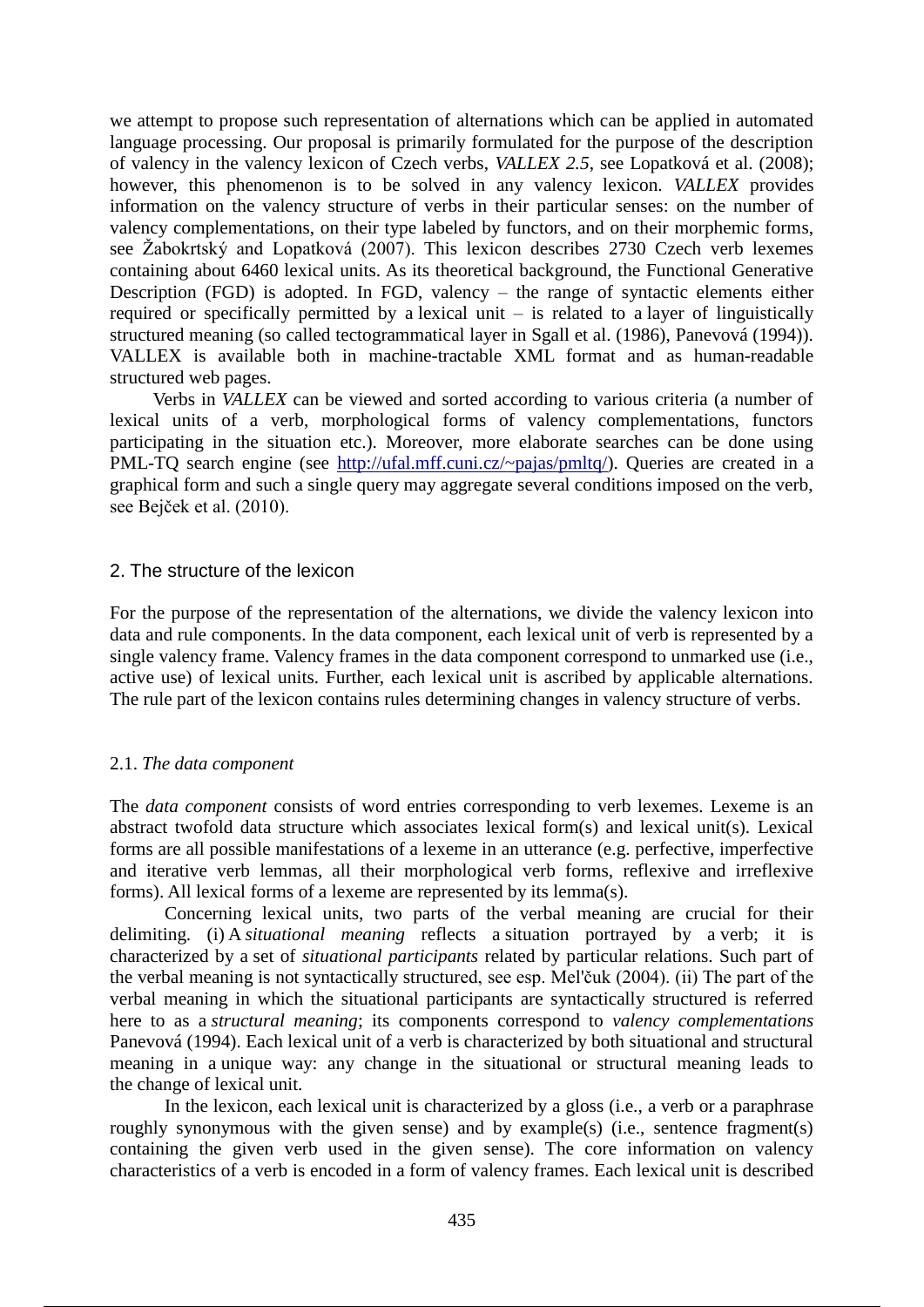by exactly one valency frame reflecting unmarked (active) use of the verb. Valency frame is modeled as a sequence of valency slots, each slot standing for a single valency complementation. The slots consist of a functor (coarse-grained semantic role), a list of morphemic form(s) and information on obligatoriness. Each relevant lexical unit is ascribed by optional attributes providing information on idiomaticity, control, and semantic class membership. Moreover, optional attributes listing alternations applicable for the particular lexical units are proposed, see Section 3.1.3 and 3.2.3.



**Figure 1.** VALLEX, lexeme *navracetimpf, navrátitpf, navracívatiter* 'to return/to restore'.

# 2.2. *The rule component*

The *rule component* of the lexicon consists of two sets of rules: (i) a set of formal syntactic rules determining changes in the mapping of valency complementations onto surface syntactic positions and (ii) general rules specifying changes in the linking of situational participants and valency complementations. Whereas the first type of rules (formally describing grammaticalized alternations, see below) makes it possible to obtain all possible surface syntactic manifestations of lexical units of verbs (i.e., number of complementations, their types and possible morphological forms), the second type (representing lexicalized alternations, see below) indicates the semantic relationships between different lexical units.

# 3. Basic types of alternations

Here we further develop the results of the theoretical research of Czech alternations and modify the proposal of their representation presented in Kettnerová and Lopatková (2010). The changes in valency structure of verbs are associated with specific relations between different surface syntactic structures of the same verb lexeme related to the same situational meaning. According to linguistic means by which these relations are expressed, we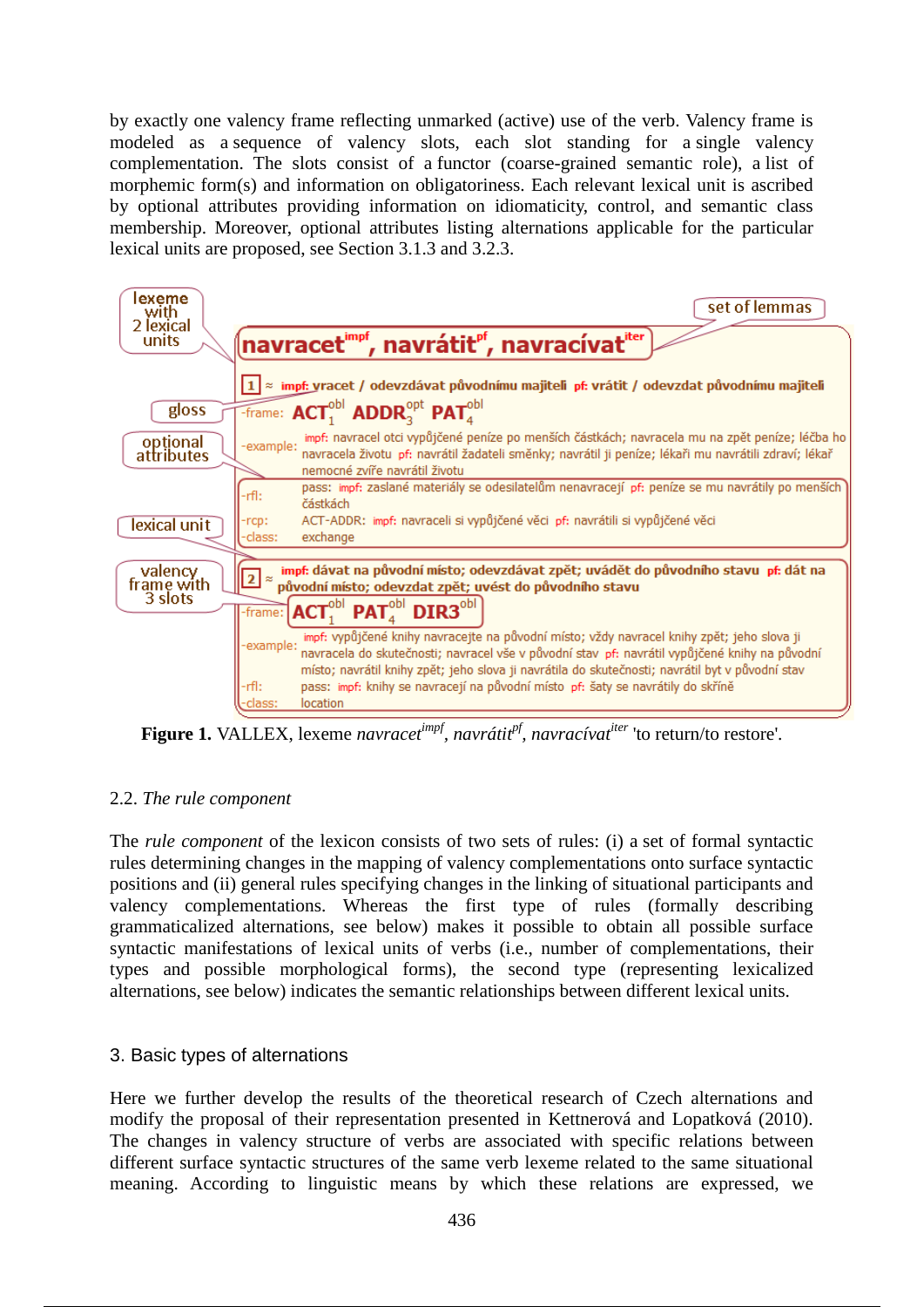distinguish (i) *grammaticalized alternations* expressed by grammatical means, as in (3)(a)- (3)(b) or (4)(a)-(4)(b) and (ii) *lexicalized alternations* expressed by lexical-semantic means, that is by a change of a lexical unit of a verb, e.g.  $(5)(a)-(5)(b)$ . We observe that the alternations of both types are either (a) conversive, or (b) non-conversive. (a) The *conversive alternations* have the character of permutation of situational participants where the prominent surface syntactic position of subject or direct object is involved. (b) The *non-conversive alternations* are characterized by changes in the linking of a single situational participant and syntactic positions which cannot be classified as permutations. Whereas the conversive alternations play a central role in the perspectivization of a situation denoted by a verb, the non-conversive alternations represent rather peripheral means.

- (3) (a) *Recepční*Agent-ACT-Subj *hostu*Recipient-ADDR-InObj *přidělil*active *pokoj*Patient-PAT-Obj *č. 11*.
	- (b) *Host*Recipient-ADDR-Subj *dostal přidělen*recip *pokoj*Patient-PAT-Obj *č. 11 (od recepčního)*Agent-ACT-Adv
- Eng. (a) The receptionist<sub>Agent-ACT-Subj</sub> has allocated<sub>active</sub> the guest<sub>Recipient-ADDR-InObj</sub> room<sub>Patient-</sub> PAT-Obj n. 11.
	- (b) The guest<sub>Recipient-ADDR-Subj</sub> has been allocated<sub>recip</sub> room<sub>Patient-PAT-Obj</sub> n. 11 (by the receptionist) $_{A\text{gent-ACT-Adv}}$
- (4) (a) *Jan*Speaker-ACT-Subj *všechny opravy*Information-PAT-Obj *domu konzultoval*active *se svým otcem*Recipient-ADDR-InObj
	- (b) *(Jan a jeho otec)*Speaker/Recipient-ACT/ADDR-Subj *(spolu) konzultovali*active *všechny opravy*Information-PAT-Obj *domu.*
- Eng. (a) John<sub>Speaker-ACT-Subj</sub> consulted<sub>active</sub> all house repairS<sub>Information-PAT-Obj</sub> with his father<sub>Recipient-ADDR-InObj</sub>
	- (b) (John and his father) $S_{\text{peaker/Recipient-ACT/ADDR-Subj}}$  consulted<sub>active</sub> all house repairsInformation-PAT-Obj (together).
- (5) (a) *V sále*Location-LOC-Adv *zní sborový zpěv*Bearer-ACT-Subj
- (b) *Sál*Location-ACT-Subj *zní sborovým zpěvem*Bearer-PAT-Adv
- Eng. (a) The choral singing Bearer-ACT-Subj sounds in the hall Location-LOC-Adv
	- (b) The hall<sub>Location-ACT-Subj</sub> sounds with the choral singing  $Bearer-PAT-Adv$

### 3.1. *Grammaticalized alternations*

This type of alternations stem from use of specific grammatical means. The uses of a verb are characterized by the same situational and structural meaning; that is the same sets of situational participants are linked with the same sets of valency complementations in the same way. What is different for such uses of a verb is surface syntactic expression of some situational participants. Thus grammaticalized alternations are typical of the relations between different surface syntactic structures of a single lexical unit of a verb. In Czech these alternations are either of conversive, or of non-conversive character: the conversive grammaticalized alternations are connected with *diatheses*, the non-conversive alternations of the same type are associated with *reciprocity*.

3.1.1. *Diatheses.* In Czech, diatheses represent the relations between surface syntactic structures of a verb which differ in the grammatical category of voice, that is, they are associated with specific morphological meanings of the verb. Five specific meanings of Czech verbs are determined: passive, deagentive, resultative, dispositional and recipient-passive meanings, see Panevová (man.). Active voice constitutes the unmarked opposition to all the marked meanings. The use of a specific meaning of a verb results in changes in its valency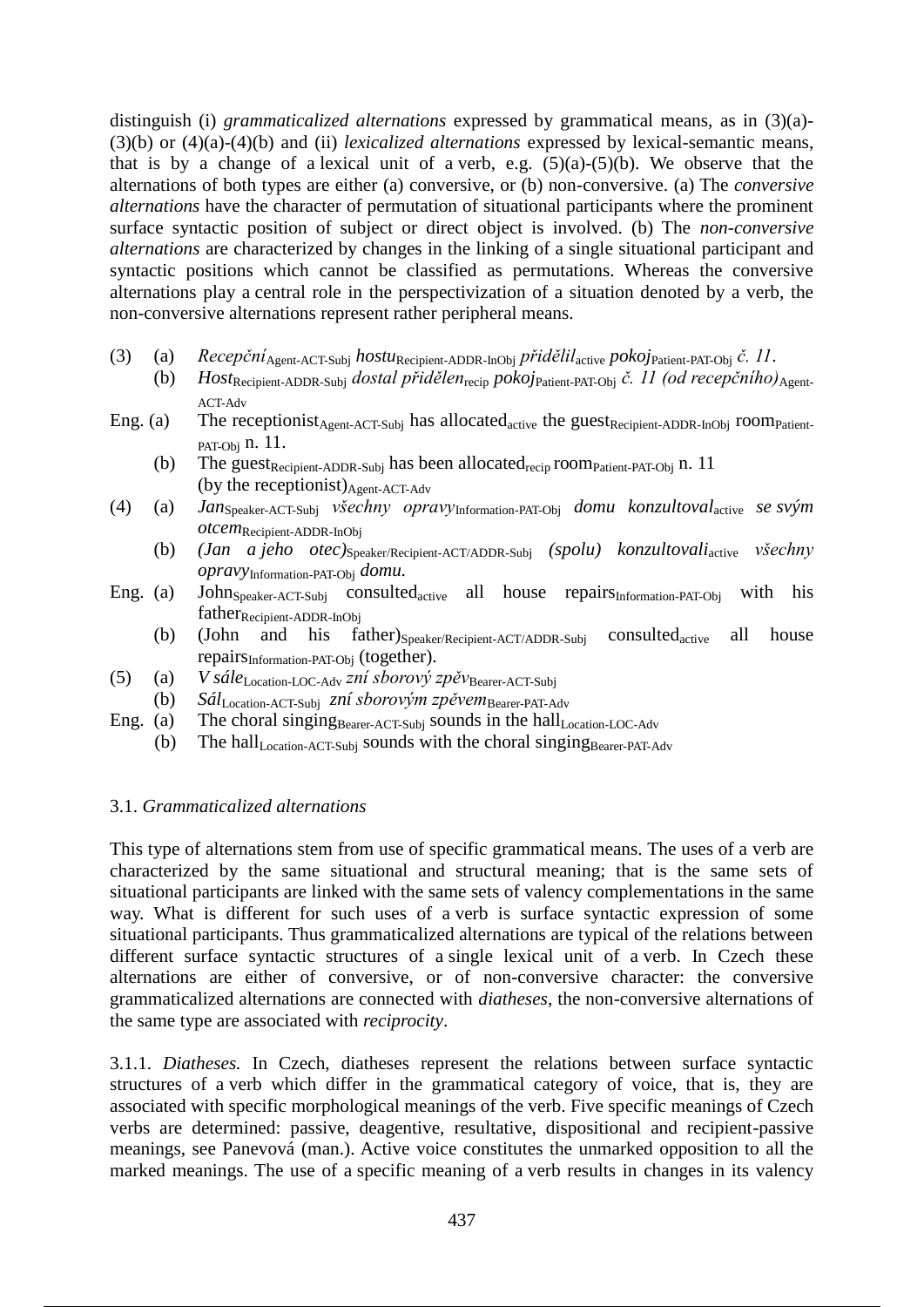structure. These changes are conversive: they result in the permutation of valency complementations (respective situational participants): 'ACTor' is prototypically shifted from the prominent subject position into a less prominent surface position. As a result, the situation portrayed by a verb is perspectivized either from the point of view of the situational participant corresponding to 'ACTor' (usually 'Agent' or 'Causator') (the unmarked syntactic structures with active voice), or from the point of another participant (the marked structures with a certain specific morphological meaning of a verb). See the use of active and recipientpassive meaning of the verb *přidělit* 'to allocate' accompanied by the permutation of the valency complementations 'ACTor' and 'ADDRessee' (corresponding to the situational participants 'Agent' and 'Recipient', respectively) in (1)(a)-(1)(b) given above, see also schema in Figure 1.



**Figure 2.** Recipient-passive diathesis of the verb *přidělit* 'to allocate'.

3.1.2. *Reciprocity.* Czech non-conversive alternations are characteristic of reciprocity. In contrast to diatheses, reciprocity does not consist in the use of any specific morphological meaning of a verb (the category of voice is preserved) but it is expressed primarily by syntactic means. Reciprocalization is a syntactic operation two (or three) valency complementations (respective situational participants) – if their semantic properties allow for it – are used symmetrically. The reciprocal use of valency complementations leads to the shift of the valency complementation expressed in a less prominent surface syntactic position into the more significant syntactic position (subject or direct object) of the other symmetrically used valency complementation. As a result, whereas the prominent position is 'multiplied' by syntactic or by morphological means (e.g., coordination, plural), the less significant position is deleted in the reciprocal surface structure. See the reciprocity of 'ACTor' and 'ADDRessee' (corresponding to the situational participants 'Speaker' and 'Recipient') of the verb *konzultovat* 'to consult' in  $(2)(a)-(2)(b)$  given above and in Figure 2.



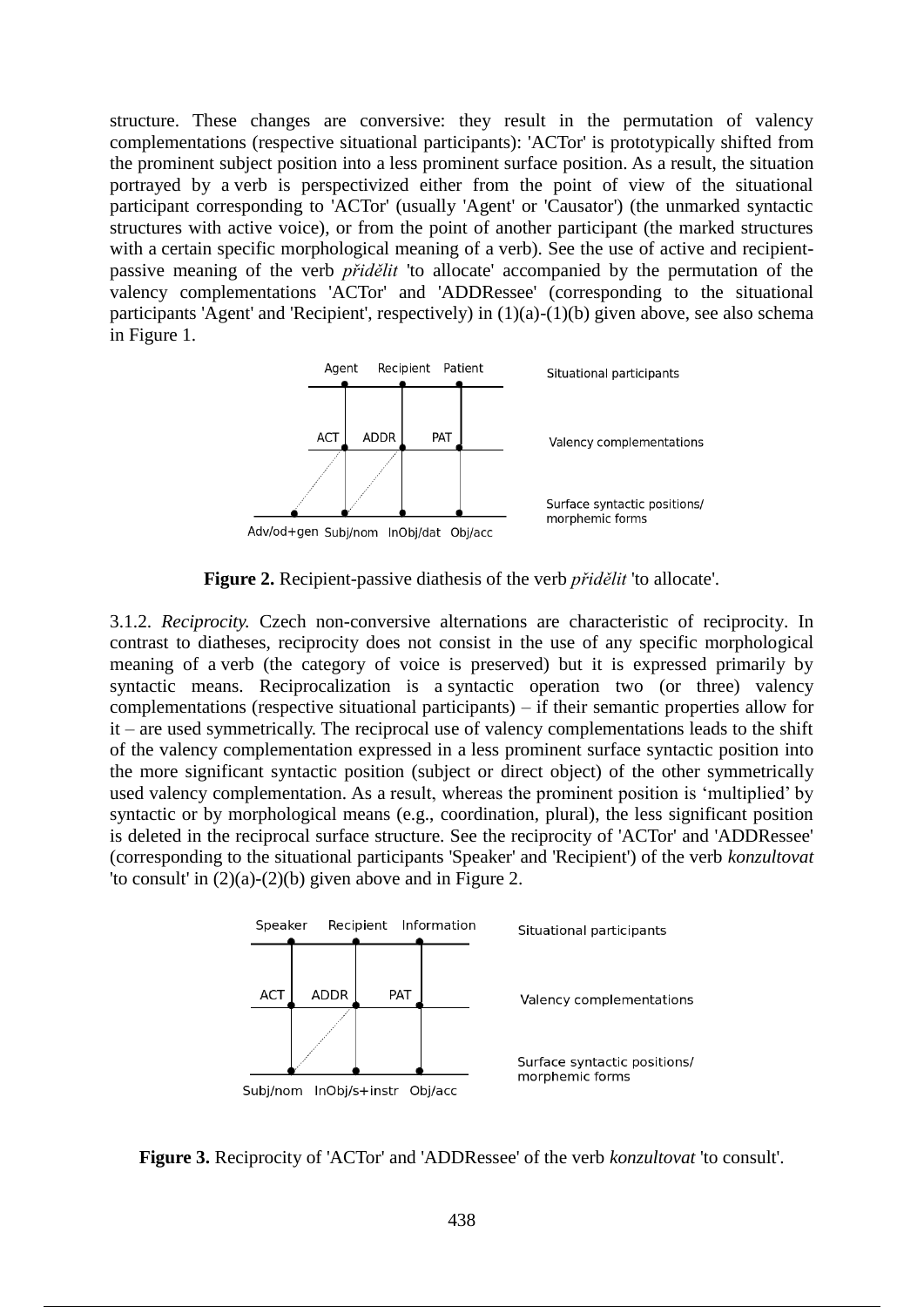3.1.3. *The representation of grammaticalized alternations.* Both conversive and nonconversive grammaticalized alternations are limited only to changes in morphemic forms of valency complementations which are affected by the shifts in surface syntactic positions. These changes are regular enough to be captured by formal syntactic rules. These rules are stored in the rule component of the lexicon and make it possible to derive the valency frames corresponding to the marked surface syntactic structures from the valency frames describing unmarked ones. At present, transformational rules formulated for the purposes of the description of diatheses in *PDT-VALLEX*, the lexicon of Prague Dependency Treebank, are used, see (Urešová, 2011).

As for the representations of grammaticalized alternations in the *data component*, each lexical unit is represented by a single valency frame corresponding to the unmarked use (i.e., active use). Concerning diatheses, the information on the possible application of specific morphological meanings is assigned to each relevant lexical unit in the special attribute diat. Concerning reciprocity, a list of valency complementations possibly involved in reciprocal use is given in the attribute -rcp.

**- lemma: přidělovat**impf , **přidělit**pf 'to allocate'

**- gloss:** *dát do vlastnictví n. užívání* 'to give to ownership or usage'

**- frame:**  $ACT_1^{obl}$   $ADDR_3^{obl}$   $PATH_4^{obl}$ 

**- example:** *učitel každému žáku přidělil učebnice* 'the teacher allocated each student a textbook'

**- diat:** recip

- **rcp:** ACT-ADDR

Table 1 gives an example of the syntactic rule for the recipient passive diathesis Recip.r describing the changes in verbal voice and the morphemic forms of the valency complementations of 'ACTor' and 'ADDRessee' of the verb *přidělit* 'to allocate' in example  $(1)(a)-(1)(b)$  above:<sup>2</sup>

| Type:<br>recipient-<br>passive |             |                                                                       | Commentary |
|--------------------------------|-------------|-----------------------------------------------------------------------|------------|
| Action                         |             | verbform replace (active vf $\rightarrow$ recipient passive vf) (1)   |            |
|                                | ACT<br>ADDR | replace (nom $\rightarrow$ od+qen)<br>replace (dat $\rightarrow$ nom) | (2)<br>(3) |

**Table 1.** Syntactic rule for the recipient passive diathesis of the verb *přidělit* 'to allocate'.

Commentary:

(1) The verb form changes from active form to recipient passive form (auxiliary verb *dostat* + participle of a given lexical verb).

(2) The morphemic form of 'ACTor' changes from nominative into the prepositional group *od*+genitive.

(3) The morphemic expression of 'ADDRessee' changes from dative into nominative.

### 3.2. *Lexicalized alternations*

Lexicalized alternations<sup>3</sup> represent such changes in valency structure of a verb which are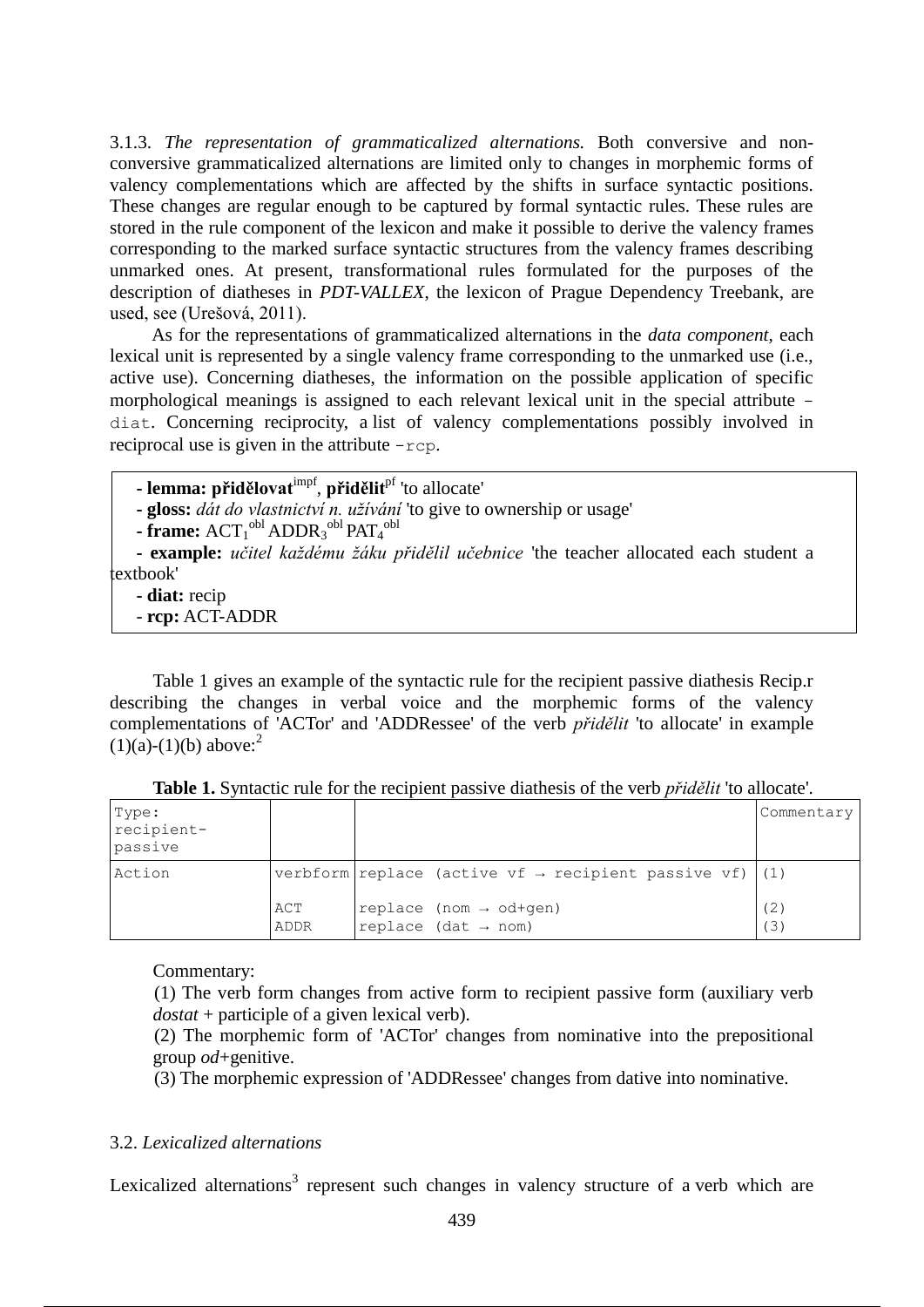associated with the change of lexical unit. They are characteristic of the uses of a verb which are characterized by the same situational meaning whereas their structural meaning is different. It implies that the same set of situational participants is mapped onto the valency complementations in a different way. As a result, the involved situational participants are differently syntactically structured on surface. The lexicalized alternations are conversive or non-conversive: whereas the conversive lexicalized alternations (referred here to as lexicalsemantic conversions) – similarly as grammaticalized conversive alternations – are crucial for the perspectivization of a situation portrayed by a verb, the non-conversive lexicalized alternations are restricted to a few language specific constructions (e.g., multiple structural expression of a situational participant, or structural splitting of a situational participant).

3.2.1. *Lexical-semantic conversion*. Lexical-semantic conversion relates different surface syntactic structures based on different lexical units of the same verb lexeme. These lexical units share the same situational meaning; however, its situational participants are mapped onto a different set of valency complementations. The changes in valency frames of such lexical units can affect the number of valency complementations, their types, obligatoriness and morphemic forms. Prototypically, they lead to a permutation of some situational participants while the prominent subject or direct object position is affected. See the alternation of the verb *znít* 'to sound' in (3)(a)-(3)(b) and in Figure 4 resulting in the inverse role of the situational participants 'Bearer (of action)' and 'Location'.





3.2.2. *Czech non-conversive lexicalized alternations*. This type of lexicalized alternations can be exemplified by the multiple structural expression of a situational participant or by the structural splitting of a situational participant. In case of the *multiple structural expression of a situational participant*, the changes in valency structure of a verb arise from two possible mappings of a single situational participant onto different valency complementations. See the different linking of the situational participant 'Goal' of the verb *vyjít* 'to climb' onto 'DIR(ection)' valency complementation (4)(a) and on the 'PAT(ient)' (4)(b), respectively.

The *structural splitting of a situational participant* is typical of verbs of communication. These verbs allow one of its participants to be linked either with a single valency complementation, or with two valency complementations. See the difference in the mapping of the participant 'Information' of the verb *říci* 'to say', which is related either to 'PAT(ient)' in (5)(a) or it is split into 'PAT(ient)' and 'EFF(ect)' in (5)(b).

- (4) (a) *Horolezci*Agent-ACT *vylezli na Mount Eeverest*Goal-DIR (b) *Horolezci.*Agent-ACT *vylezli Mount Everest*.Goal-PAT
- Eng. (a) The mountaineers $_{Agen \text{-}ACT}$  climbed up Mount Everest<sub>Goal-DIR</sub> (b) The mountaineers  $A_{\text{cent-ACT}}$  climb Mount Everest  $_{\text{Goal-PATH}}$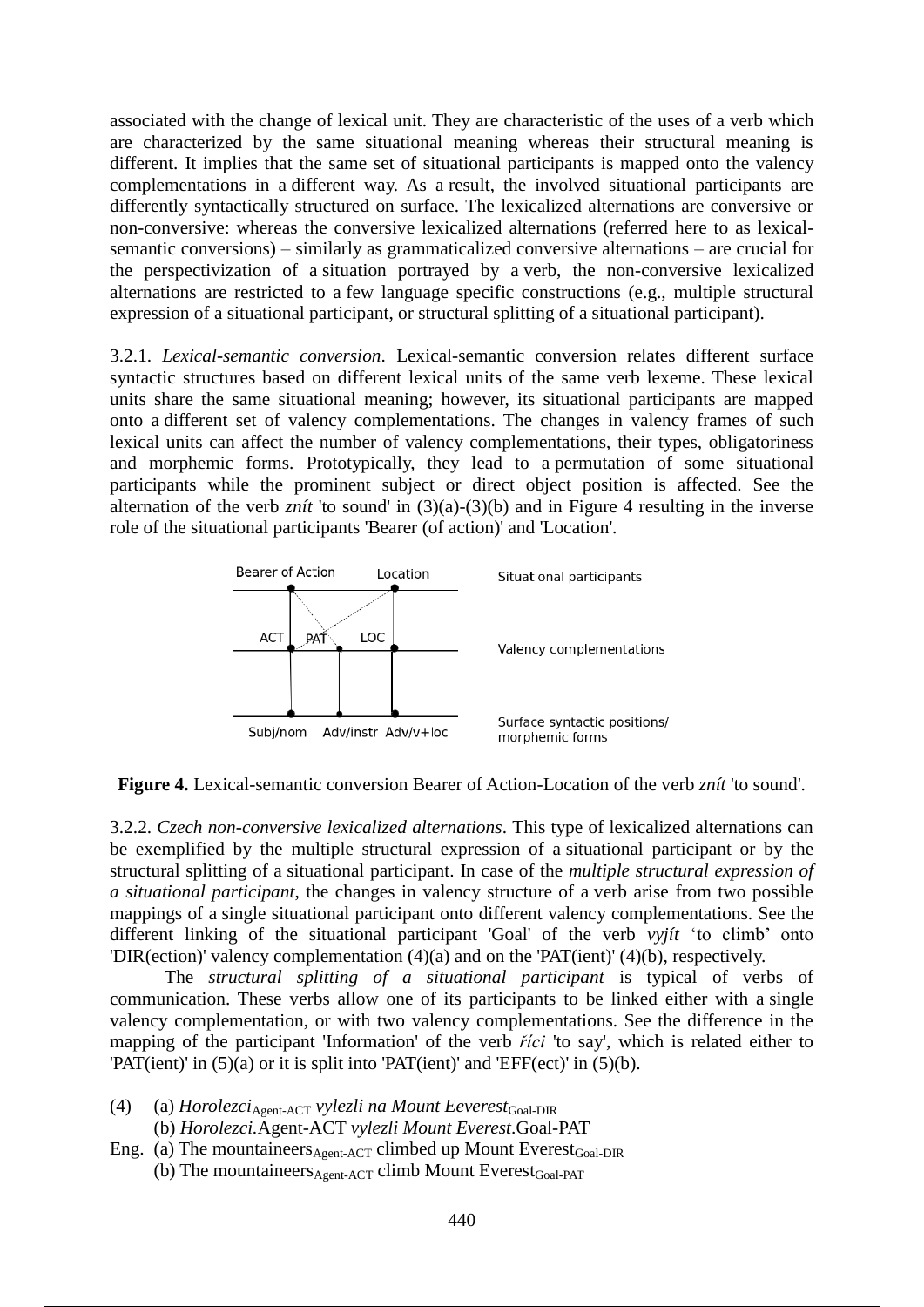

**Figure 5.** Multiple structural expression of 'Goal' of the verb *vylézt* 'to climb'.

(5) (a) *Jana*Speaker-ACT *řekla, (že její tchyně je moc hodná)*Information-PAT

(b) *Jana*Speaker-ACT *řekla o své tchyni*Information-PAT, *(že je moc hodná)*Information-EFF

Eng. (a) Jane $_{Speaker-ACT}$  said (that her mother-in-law is very kind) $_{Information-PATH}$ 

(b) `Jane<sub>Speaker-ACT</sub> - said - about her mother in  $law<sub>Information-PATH</sub>$  - (that - is - very kind)Information-EFF'



**Figure 6.** Structural splitting of the situational participant 'Information' of the verb *říci* 'to say'.

3.2.3. *The representation of lexicalized alternations.* In the data component, there are two lexical units related by a certain lexicalized alternation; these lexical units are represented by separate valency frames. In the rule component, general rules determining changes in the mapping of situational participants onto valency complementations are included.

For instance, in the data component of the lexicon, syntactic variants of the verb *znít* 'to sound' in the relation of lexical-semantic conversion in examples  $(3)(a)-(3)(b)$  given above are represented by the following lexical units with two different valency frames (i) and (ii) (corresponding to the use of the verb in  $(3)(a)$  and  $(3)(b)$ ). These frames are interlinked by a relevant type of relation ascribe to them in the special attribute -conv.

```
- lemma: znítimpf 'to sound'
```

```
- gloss: vydávat zvuk 'to produce sound'
```

```
- frame: ACT<sub>1</sub><sup>obl</sup> LOC<sup>typ</sup>
```
- **- example:** *v sále zněla hudba* 'music sounds in the hall'
- **- conv:** bear-loc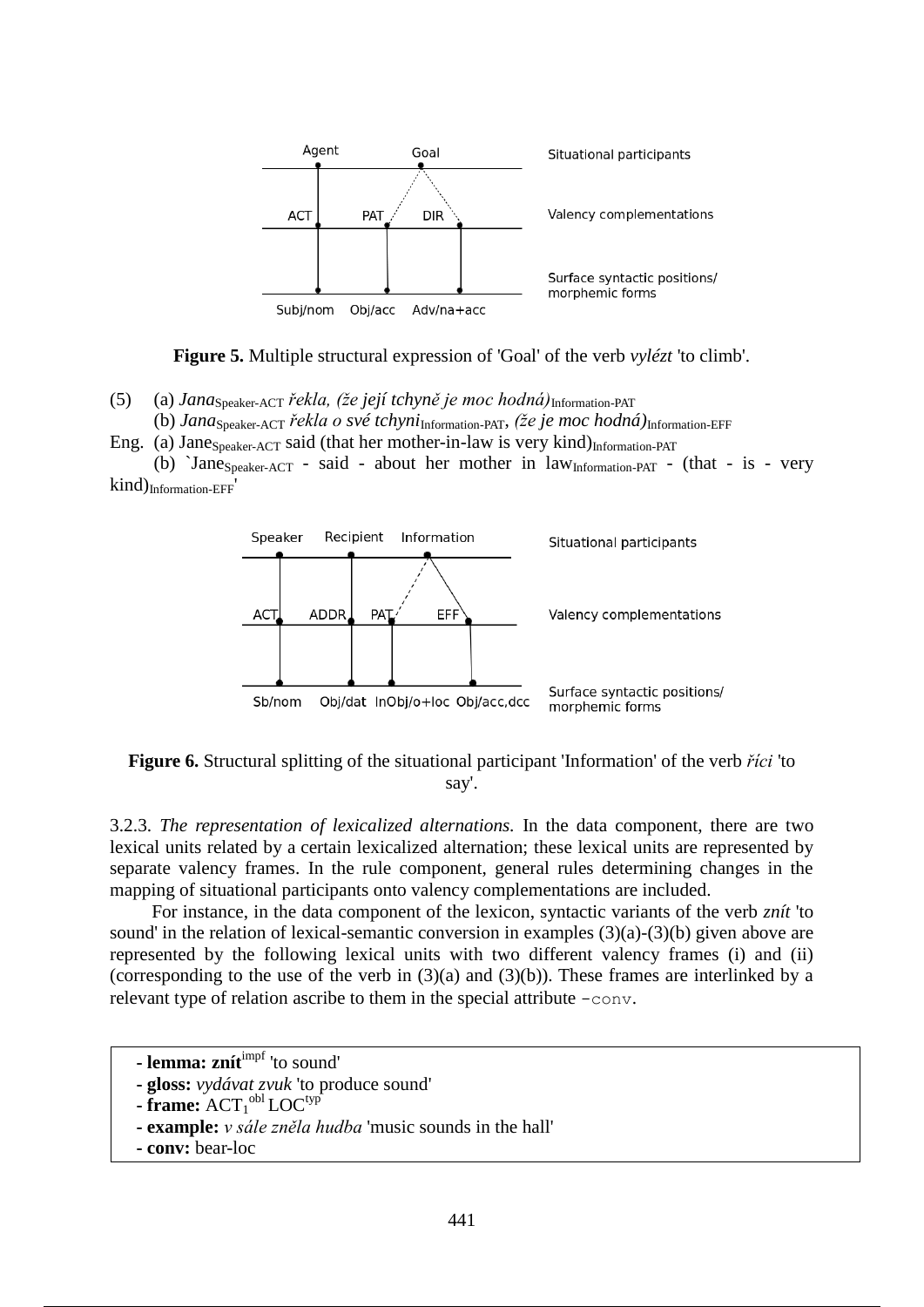| - lemma: znít <sup>impí</sup> 'to sound'                       |
|----------------------------------------------------------------|
| - gloss: být naplněn zvukem 'to be full of sound'              |
| - frame: $ACT1obl PAT7obl$                                     |
| <b>- example:</b> sál zněl hudbou 'the hall sounds with music' |
| - conv: bear-loc                                               |
|                                                                |

The interlinking between valency complementations in the above given valency frames and the situational participants 'Bearer of Action' and 'Location' is specified by the rule given in Table 2.

**Table 2.** The mapping of situational participants and valency complementations of the verb *znít* 'to sound'.

| Situational participants   Valency frame (i) |      | Valency frame (ii) |
|----------------------------------------------|------|--------------------|
| 'Bearer of Action'                           | ACT  | PAT                |
| 'Location'                                   | LOC. | ACT                |

The non-conversive lexicalized alternations (Section 3.2.2) are represented in the lexicon in the same way as conversive lexicalized alternations, that is, they are captured as separate lexical units stored in the data part of the lexicon interlinked by a relevant type of alternation. Then the rule part of the lexicon provides rules describing changes in the mapping of situational participants onto valency complementations characteristic of non-conversive lexicalized alternations.

#### 6. Conclusion

We have proposed the representation of changes in valency structure of Czech verbs in the valency lexicon *VALLEX*. We have demonstrated that whereas grammaticalized alternations can be described by syntactic rules, lexicalized alternations require rather general rules. These rules are stored in the rule component of the lexicon. In the data component, only valency frames corresponding to the unmarked use (i.e., active use) of lexical units are captured; different (morpho)syntactic uses of a single lexical unit are obtained by applying particular rules from the rule component. In case of lexicalized alternations, separate lexical units are stored in the lexicon; these lexical units are interlinked by a relevant type of alternation.

#### **Notes**

<sup>3</sup> Here we focus only on the lexicalized alternations of the same verb lexeme. The lexicalized alternations expressed by the change of verb lexeme (e.g., *koupit – prodat* 'to buy' – 'to sell') are left aside here.

 $1$  This work has been using language resources developed and/or stored and/or distributed by the LINDAT-Clarin project of the Ministry of Education of the Czech Republic (project LM2010013). The research reported in this paper has been supported by the Grant of the Grant Agency of the Czech Republic No. GA P406/12/0557 and partially by the grant No. GA P406/10/0875.

<sup>&</sup>lt;sup>2</sup> The given rule for recipient passive diathesis is simplified for better understanding. Especially, the conditions on applicability of the rule are left aside here.